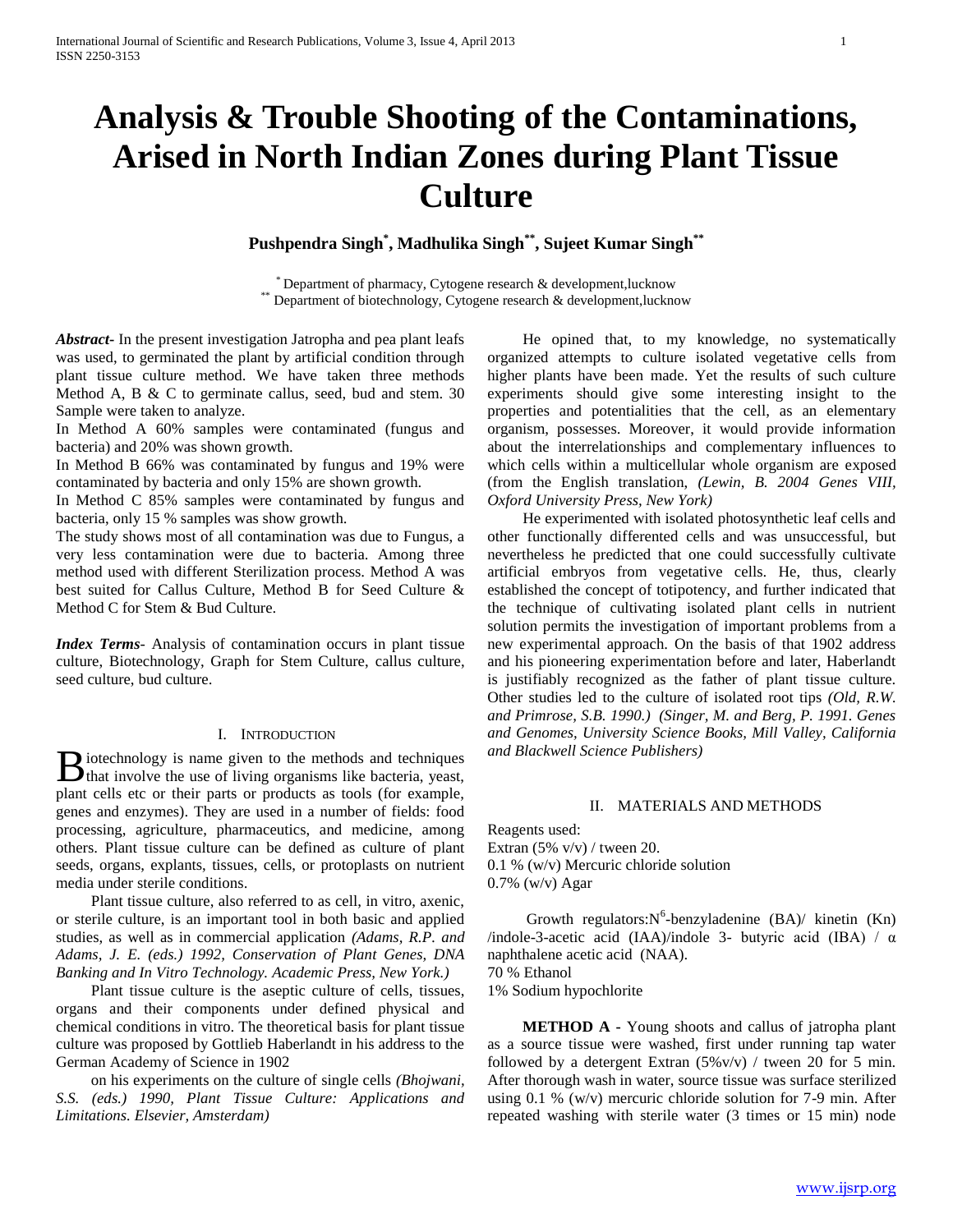International Journal of Scientific and Research Publications, Volume 3, Issue 4, April 2013 2 ISSN 2250-3153

segment were cut into appropriate size (1.0-1.5 cm) and cultured on sterile nutrient medium

 **METHOD B -**Capsules were washed with 2–3 drops of Tween 20 and surface-disinfected in 0.1 % mercuric chloride solution for 2 min followed by 70 % ethanol for 30 s and surface flaming. Finally, the capsules were rinsed five times with sterile distilled water and dried. All subsequent work was carried out aseptically in laminar flow cabinets. The capsules were then dissected longitudinally with a surgical blade and extracted seeds were spread thinly over the surface of liquid culture medium contained in  $25 \times 150$  mm glass test tubes (20 test tubes per capsule) each containing 10 ml of medium

**METHOD C-** Take explants part of plant and wash with 2 drops of tween 20 around 15 minute and then washed the explants with sterile distilled water around 2 times and then dip the explants part in NaClO 10 % concentration and dip around 15 min and then washed up to 2 times and then planted on MS media

## III. RESULTS AND DISCUSSION



*Fig 1: Graphical representation of contamination and growth in callus culture by all the three methods (method A, B and C)*



*in seed culture by all the three methods (method A, B and C)*



*Fig 3: Graphical representation of contamination and growth in Bud culture by all the three methods (method A, B and C)*

**Graph for Stem Culture**

 **Graph for Seed Culture**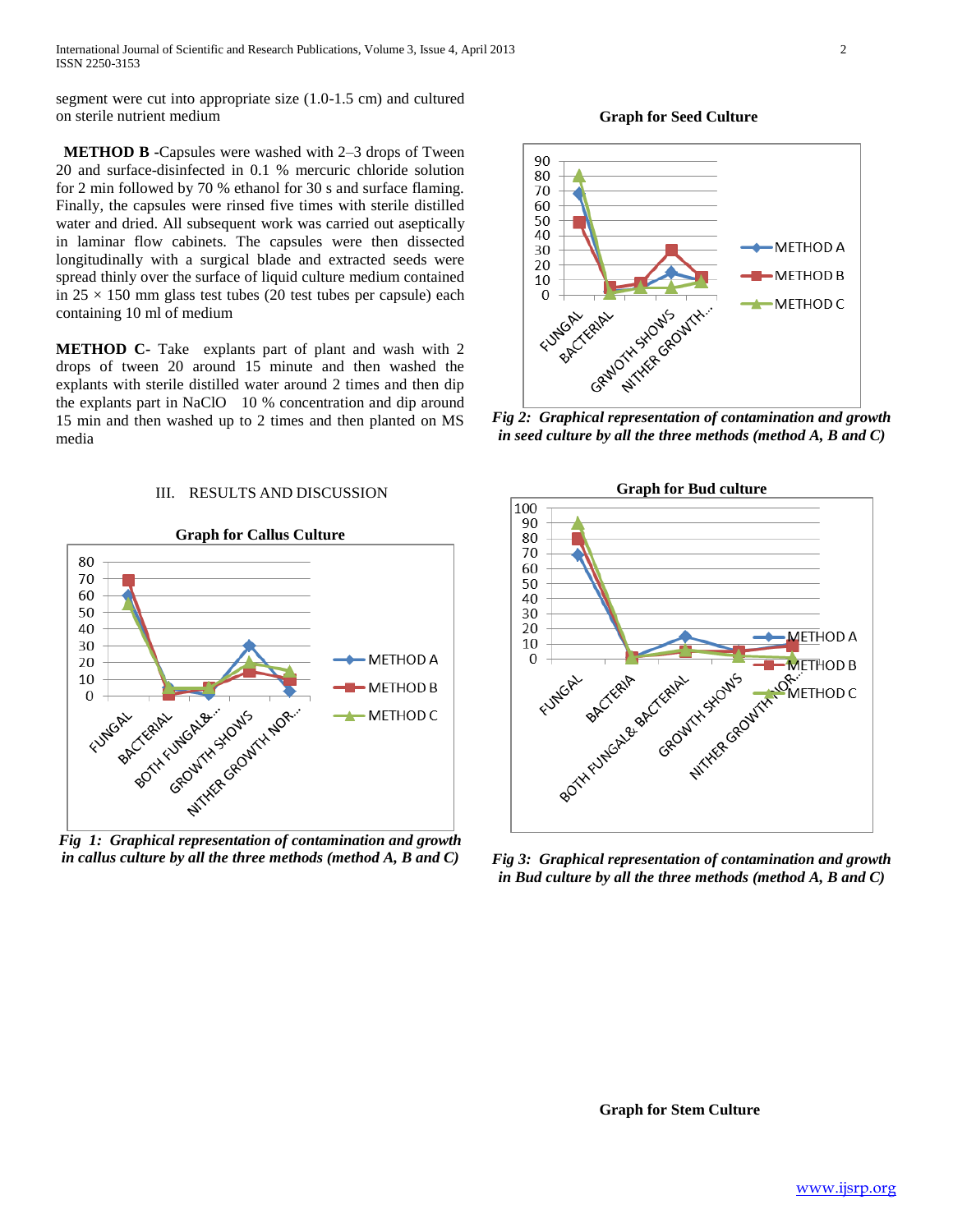

*in Stem culture by all the three methods (method A, B and C)*

# **GRAPHICAL REPRESANTATION OF ALL THE CULTURES AND THEIR RESPECTIVE CONTAMINATION.**



*Fig 6: Graphical representation of contamination and growth in Callus culture, Stem culture, Bud culture and Seed culture by all the three methods (method A, B and C)*



*Fig 5: Pie chart depicting the percentage of contamination arising because of different reasons.*

 Above pie chart shows few other causes of contamination which we faced during our study. From this it is clear that in plant tissue culture field mostly contamination occurs when sterilization conditions are not maintained properly. Around 30 samples of callus cultures were taken, out of which 22 samples were clearly contaminated due to non sterilization conditions. And 30% samples were mostly contaminated by fungal infection, and 5% samples are mostly contaminated by lack of nutrition in MS media due to which other growth inhibits the growth of samples. And 3 % samples were mostly contaminated or died due to overheating of the samples in white light.

## **IV.** CONCLUSION

 The ability to establish and grow plant cell, organ, and tissue cultures has been widely exploited for basic and applied research, and for the commercial production of plants (micropropagation). Regardless of whether the application is for research or commerce, it is essential that the cultures be established in vitro free of biological contamination and be maintained as aseptic cultures during growth and storage successful micro propagation.

 Contamination in plant tissue culture could have very serious consequences on the result. These contaminations could originate from any of the sources as discussed above. Besides fungal and bacterial contamination, non sterilization work plays a major role in causing contamination in plant tissue culture work. In this study we focused mainly upon the percentage of fungal contamination, bacterial contamination, contamination caused by non sterilization work and contamination caused by loss of nutrition.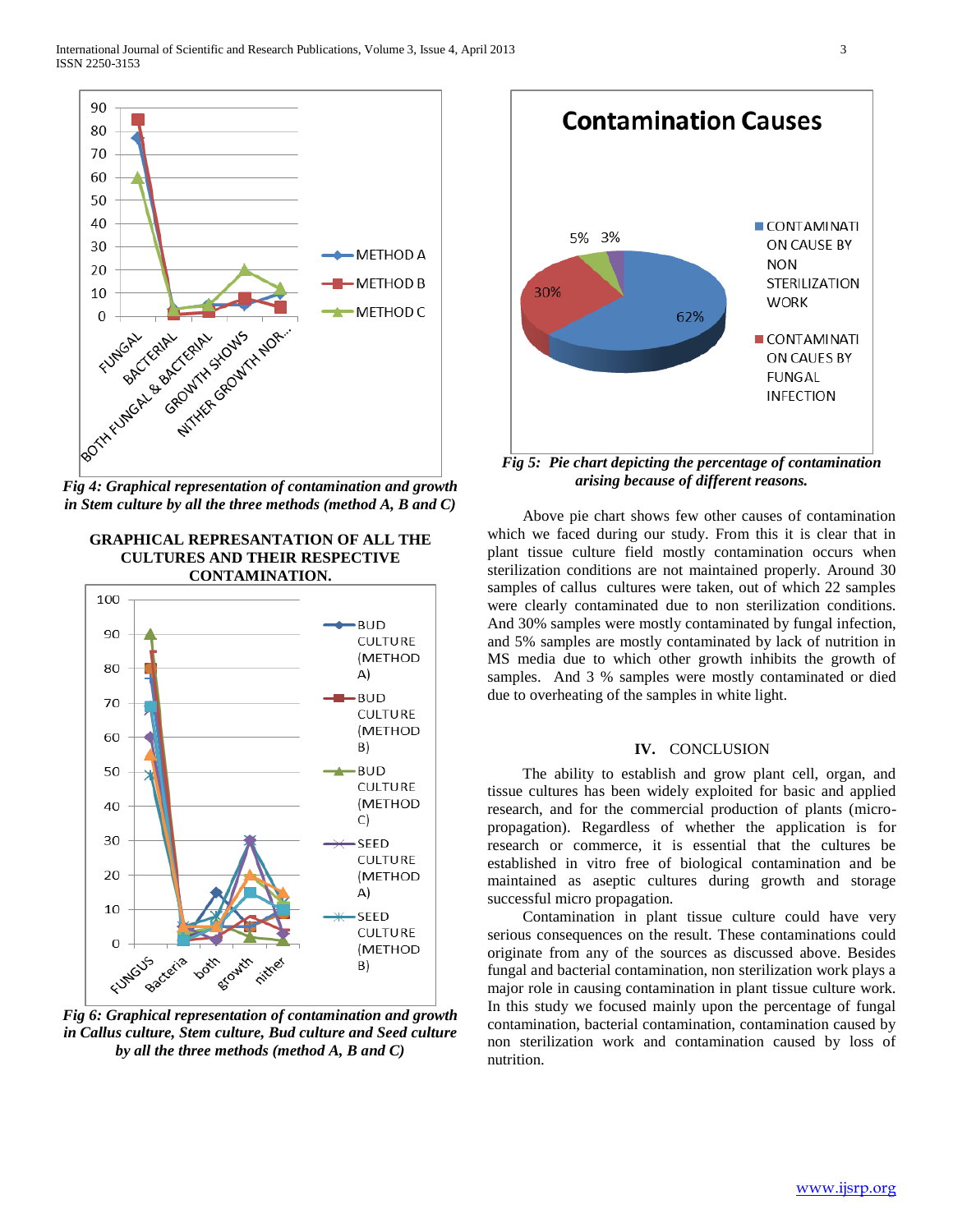#### ACKNOWLEDGMENT

 I am highly obliged and thankful to our guide **Er. Sujeet Kumar Singh**, Director (Admin) of CytoGene Research & Development under whose constant sharp and creative guidance, I have completed my project. I really admire him for his gravity and maturity and in giving out his hoard of cognizance.

 I would also like to extand my indebted to **Mr. Hemant Sharma and Ms. Abhilash singh** for their lend a hand and insinuation endowed with me during the course of this study.

 I wish to express my deep sense of gratitude and sincere thanks to **Dr. Harendra Singh and Ms. Madhulika Singh**. For his endorsement and worthy guidance that made this errand out of the ordinary and powerful.

 I would like to thanks to my colleagues **Ajendra, brijraj and Subhankar** for their Cooperation.

 I would also like to thanks to my **loving parents** for their moral prop up except for which this work could not been accomplished.

#### **REFERENCES**

- [1] Adams, R.P. and Adams, J. E. (eds.) 1992, Conservation of Plant Genes, DNA Banking and In Vitro Technology. Academic Press, New York
- [2] Ayabe, M. and Sumi, S. (1998) Establishment of a novel tissue culture method, stem-disc culture, and its practical application to micropropagation of garlic (Allium sativum L.). Plant Cell Reports, 17, 773–779.
- [3] Ayabe, M. and Sumi, S. (2001) A novel and efficient tissue culture method – "stem-disc dome culture" – for producing virus free garlic (Allium sativum L.). Plant Cell Reports, 20, 503–507.
- [4] Anderson AB, The reintroduction of Plantanthera ciliaris in Canada; Allen C, editor. Germantown, MD; 1996. p. 73-76. North American native terrestrial orchid's propagation and production. North American Native Terrestrial Orchid Conference.
- [5] Arditti J, Ernst R. Physiology of germinating orchid seeds. In:Arditti J, editor. Orchid biology: reviews and perspectives—III. New York: Cornell University Press; 1984. p. 177-222.
- [6] Ammirato, P.V. 1983. Embryogenesis. In: Handbook of Plant Cell Culture. Evans, D., Sharp,
- [7] W.R., Ammirato, P.V. and Yamada, Y. (Eds.) MacMillan, New York. Pp.82-123.
- [8] Bajaj, Y.P.S. 1995. Somatic Embryogenesis and Synthetic Seed. In: Biotechnology in Agriculture and Forestry. Vol. 30. Springer-Verlag, Berlin.
- [9] Bhojwani, S.S., and Razdan, M.K. 1983. Plant Tissue Culture: Theory and Practice. Elsevier Science Pub. Amsterdam.
- [10] Bhojwani, S.S. (eds.) 1990, Plant Tissue Culture: Applications and Limitations. Elsevier, Amsterdam
- [11] Begum AA, Tamaki M, Kako S. Formation of protocorm-like bodies (PLBs) and shoot development through in vitro culture of outer tissue of Cymbidium PLB. Journal of the Japanese Society for Horticultural Science 1994; 63:663-673.
- [12] Bottino, P. J. 1981. Methods in plant tissue culture. Kemtec Educational Corp. Kensington,Maryland, 72 pages.
- [13] Butcher, D. N., and D. S. Ingram. 1976. Plant tissue culture. Arnold, London, 67 pages.
- [14] Bose TK, Bhattacharjee SK. Orchids of India. Calcutta, India: Naya Prakash; 1980. p. 188.
- [15] Barba, R.C., A.B. Zomora, A.K. Mallion and C.K. Linga, 1977. Sugarcane tissue culture research. Proc. Int. Soc. Sugarcane Technol., 16: 1843-1864.
- [16] Chen, W.H., M.R. Davey, J.B. Power and E.C. Cocking, 1988. Control and maintenance of plant regeneration in sugarcane callus cultures. J. Exp. Bot., 39: 251-261.
- [17] Chengalrayan, K., A. Abouzid and M. Gallo-Meagher, 2005. In vitro regeneration of plants from sugarcane seed-derived callus. In vitro Cel. Dev. Biol. Plant, 41: 477-482.
- [18] Chang C, Chang WC. Plant regeneration from callus culture of Cymbidium ensifolium var. misericors. Plant Cell Reports 1998; 17:251-255.
- [19] Chowdhery HJ. Orchid diversity in North-East India. Journal of the Orchid Society of India 2001; 15: 1-17.
- [20] Chung JD, Chun CK, Choi SO Asymbiotic germination of Cymbidium ensifolium. II. Effects of several supplements to the medium, pH values and light and/or dark culture periods on growth of rhizome and organogenesis for rhizome. Journal of Korean Society of Horticultural Science 1985; 26:86-92.
- [21] C Sunandakumari,K.P Martin, M Chithra,S.Sini and P V Madhusoodan, Department of botony and department of biotechnology, university of Calicut,Calicut 673635,india
- [22] Corrie S, Tandon P. Propagation of Cymbidium giganteum Wall. through high frequency conversion of encapsulated protocorms under in vivo and in vitro conditions. Indian Journal of Experimental Botany 1993; 31:61-64.
- [23] Cyr, D.R. 2000. Seed substitutes from the laboratory. In: Seed Technology and its Biological
- [24] Basis. Black, M. and Bewley, J.D. (Eds.). Sheffield Acad. Press, Sheffield. Pp.326-372.
- [25] Cutter, E.G. 1965. Recent experimental studies of the shoot apex and shoot morphogenesis. Bot. Rev. 31: 7-113.
- [26] Dobrev, P., Motyka, V., Gaudinová, A., Malbeck, J., Trávnílková, A., Kamínek, M. and Valková, R. 2002. Transient accumulation of cis- and trans-zeatin type cytokinins and its relation to cytokinin oxidase activity during cell cycle of synchronized tobacco BY-2 cells. Plant Physiol. Biochem. 40: 333-337.
- [27] Durga Dutt Shukla, Nabin Bhattarai and Bijaya Pant ,Central Department of Botany, Tribhuvan University, Kirtipur, Kathmandu ,Nepal Journal of Science and Technology . (2010) 101-106
- [28] Dr. Rhitu Rai Scientist in National Research Centre on Plant Biotechnology, Lal Bhadur Shastri Building, Pusa Campus, New Delhi-110012.
- [29] Dohling S, Kumaria S, Tandon P. Optimization of nutrientrequirements for asymbiotic seed germination of D. longicornu and D. formosumi Roxb. Proceedings of the Indian National Science Academy 2008; 74:167-171.
- [30] Das MC, Kumaria S, Tandon ,P. Protocorm regeneration, multiple shoot induction and ex vitro establishment of Cymbidium devonianum Paxt. Asian Journal of Plant Sciences 2007; 6:349-353.
- [31] Dodds, J.H. and L.W. Roberts, 1985. Experiments in Plant Tissue Culture.2nd Edn., Cambridge Univ. Press. Cambridge, UK. pp: 232.
- [32] Fuller, M. P. and Pizzey, T. (2001) Teaching fast and reliable tissue culture using PPM and brassicas. ISHS Acta Horticulturae, 560, 567–570.
- [33] Fujii K, Kawano M, Kako S. Effects of benzyladenine and αnaphthalineacetic acid on the formation of protocorm like bodies (PLBs) from explants of outer tissue of Cymbidium PLBs cultured in vitro. Journal of the Japanese Society for Horticultural Science 1999; 68:35-40.
- [34] Gerry Peat and Meriel Jones.A protocol for rapid, measurable plant tissue culture using stem disc meristem micropropagation of garlic (Allium sativum L.)
- [35] George, E.F. and P.D. Sherrington, 1984. Plant Propagation by Tissue Culture: Handbook and Directory of Commercial Laboratories. Exegetics Ltd., Basingstoke, England, ISBN-13: 9780950932507, Pages: 709.
- [36] George, E.F., 1993. Plant Propagation by Tissue Culture. Springer, Edington, Wiltshire, Uk..
- [37] Guimarces, C.T. and W.S. Sobral, 1998. The Saccharum complex: relation to other andropogoneae. Plant Breed. Rev., Vol. 16. 10.1002/9780470650110.ch7
- [38] Giridhar P, Obul Reddy B, Ravishankar GA. Silver nitrate influences in vitro shoot multiplication and root formation in Vanilla planifolia Andr. Current Science 2001; 81:1166-1170.
- [39] Griesbach RJ. The use of indoleacetylamino acids in the in vitro propagation of Phalaenopsis orchids. Scientia Horticulturae 1983; 19:363- 366.
- [40] George, E.F. 1993. Plant Propagation by Tissue Culture. Part 1. The Technology. Exegetics Ltd., Edington.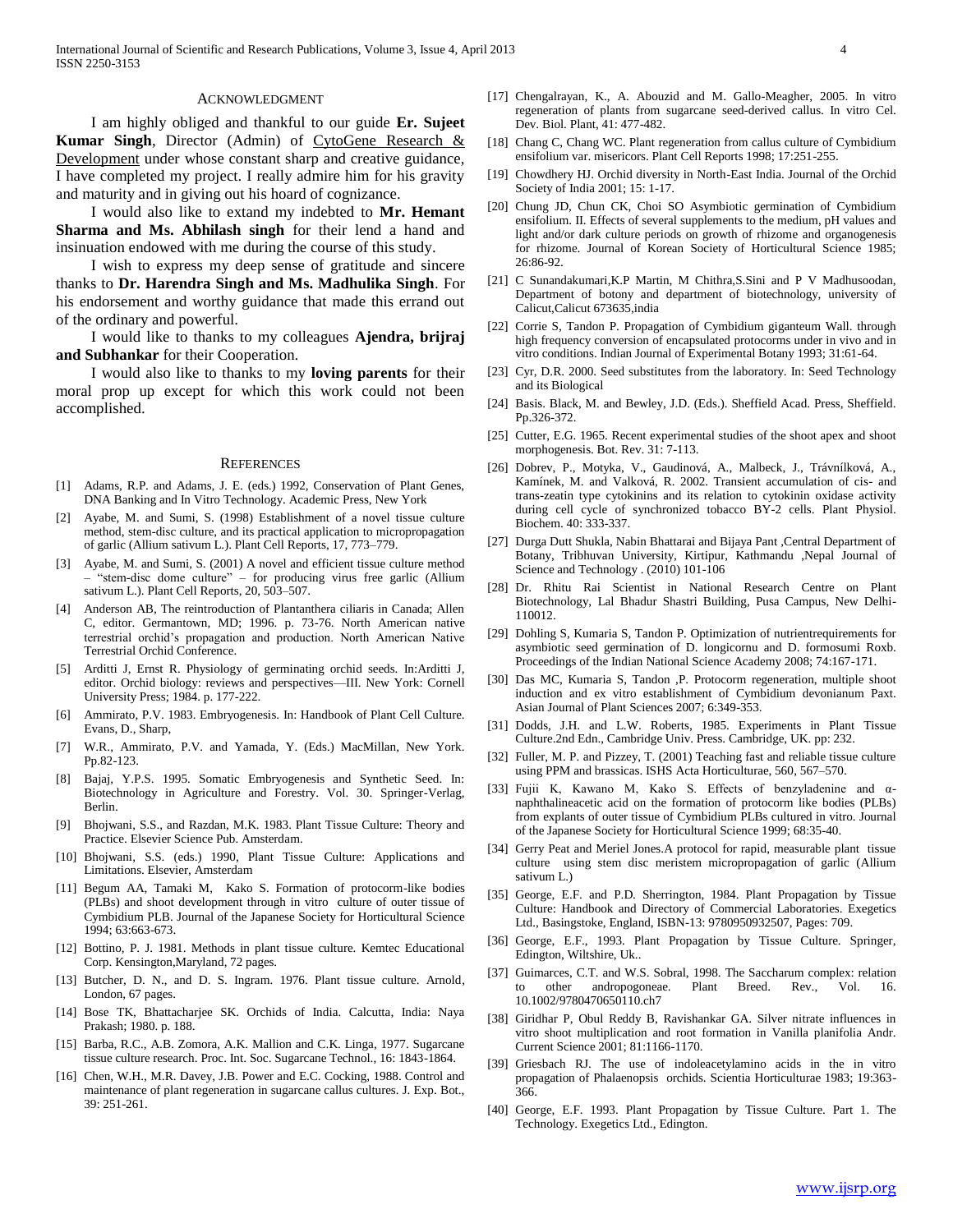- [41] Guri, A.Z. and Patel, K.N. 1998. Compositions and methods to prevent microbial contamination of plant tissue culture media. U. S. Patent No. 5,750,402.
- [42] Hanning, G.E. and Conger, B.V. 1986. Factors influencing somatic embryogenesis from cultured leaf segments of Dactylis glomerata. J. Plant Physiol. 123: 23-29.
- [43] Holdgate, D.P and Zandvoort, E.A. 1997. Strategic considerations for the establishment of microorganism free tissue cultures for commercial ornamental micropropagation. In:Pathogen and Microbial Contamination Management in Micropropagation. Cassells, A.C. (Ed.) Kluwer Acad. Pub. Dordrecht. Pp.15-22.
- [44] Hedge SN. Cymbidium culture techniques and trade. SFRI Bulletin 1999;  $8.2$
- [45] Haberlandt, G. (1902) Kulturversuche mit isolierten Pflanzenzellen. Sitzungsber. Akad. Wiss. Wien. Math.-Naturwiss. Kl., Abt. J. 111, 69–92.
- [46] Hossain MM, Sharma M, Teixeira da Silva JA, Pathak P. Seed germination and tissue culture of Cymbidium giganteum Wall. ex Lindl. Scientia Horticulturae 2010;123:479-487.
- [47] Huan LVT, Tanaka M. Effects of red and blue light emitting diodes on callus induction, callus proliferation, and protocorm-like body formation from callus in Cymbidium orchid. Environmental Control Biology 2004a; 42:57-64.
- [48] Huan LVT, Tanaka M. Callus induction from protocorm-like body segments and plant regeneration in Cymbidium (Orchidaceae). Journal of Horticultural Science and Biotechnology 2004b; 79:406-410.
- [49] Hennerty, M.J., M.E. Upton, D.P. Harris, R.A. Eaton and D.J. James, 1988. Microbial contamination of in vitro cultures of apple rootstocks M26 and M9. Acta Hortic. culturae, 225: 129-139.
- [50] Jayasankar, S., Bondada, B.R., Li, Z. and Gray, D.J. 2002. A unique morphotype of grapevine somatic embryos exhibits accelerated germination and early plant development. Plant Cell Rep. 20: 907-911.
- [51] Krikorian, A. D. and Berquam, D. L. (1969) Plant cell and tissue cultures: the role of Haberlandt. Botan. Rev. 35, 59–67.
- [52] Kotte, W. (1922) Kulturversuche mit isolierten Wurzelspitzen. Beitr. Allg. Bot. 2, 413–434.
- [53] Robbins, W. J. (1922) Cultivation of excised root tips and stem tips under sterile conditions. Bot. Gaz. 73, 376–390
- [54] Kitzinger, E.M., Jansen Van Vuuren, R., Woodward, B., Rong, I.H., Spreth, M.H.and Slabbert, M.M. 1997. Elimination of external and internal contaminants in rhizomes of Zantedeschia aethiopica with commercial fungicides and antibiotics. In: Pathogen and Microbial Contamination Management in Micropropagation. Cassells, A.C. (Ed.) Kluwer Acad. Pub. Dordrecht. Pp.61-167.
- [55] Kauth PJ, Vendrame WA, Kane ME. In vitro seed culture and seedling development of Calopogon tuberosus. Plant Cell, Tissue and Organ Culture 2006; 85:91-102.
- [56] Kauth PJ, Dutra D, Johnson TR, Stewart SL, Kane ME, Vendrame W. Techniques and applications of in vitro orchid seed germination. 1st edn. Teixeira da Silva JA, editor. Isleworth, UK: Global Science Books Ltd; 2008. p. 375-391. Vol. V, Floriculture, ornamental and plant biotechnology: advances and topical issues.
- [57] Kim KW, Kako S. Effect of plant growth regulators on organ formation in the Cymbidium shoot apex culture in vitro. Journal of the Japanese Society for Horticultural Science 1982;51:106-114.
- [58] Knudson L. Nonsymbiotic germination of orchid seeds. Botanical Gazette 1922; 73:1-25.
- [59] Knudson L. A new nutrient solution for germination of orchid seed. American Orchid Society Bulletin 1946; 15:214-217.
- [60] Kramer PJ, Kozlowaski TT. Physiology of woody plants. New York: Academic Press; 1979.
- [61] Kusumoto M. Effects of combination of growth regulating substances, and of organic matter on the proliferation and organogenesis of Cymbidium protocorms cultured in vitro. Journal of the Japanese Society for Horticultural Science 1978; 47:391-400.
- [62] Kane, M., 2003. Bacterial and fungal indexing of tissue cultures.http://planttc.cfans.umn.edu/listserv/1996/log9612/indexing.htm.
- [63] Lal, N. and R. Krishna, 1994. Tissue culture for pure and disease-free seed production in sugarcane. Indian Sugar, 43: 847-848.
- [64] Leifert, C., W.M. Waites and J.R. Nicholas, 1989. Bacterial contaminants of micropropagated plant cultures. J. Applied Bact., 67: 353-361.
- [65] Lewin, B. 2004 Genes VIII, Oxford University Press, New York
- [66] Liau CH, You SJ, Prasad V, Hsiao HH, Lu JC, Yang NS, Chan MT. Agrobacterium tume faciens-mediated transformation of an Oncidium orchid. Plant Cell Reports 2003; 21:993 998.
- [67] Lee, E.K, Cho, D.Y. and Soh, W.Y. 2001. Enhanced production and germination of somatic emryos by temporary starvation in tissue cultures of Daucus carota. Plant Cell Rep. 20: 408-415.
- [68] Leifert, C. and Woodward, S. 1998. Laboratory contamination management: the requirement for microbiological quality assurance. Plant Cell Tiss. Org. Cult. 52: 83-88.
- [69] Leifert, C. and Cassells, A.C. 2001. Microbial hazards in plant tissue and cell cultures. In vitro cellular and developmental biology. Planta 37: 133- 138.
- [70] Mamiya, K. and Sakamoto, Y. 2001. A method to produce encapsulatable units for synthetic seeds in Asparagus officinalis. Plant Cell Tiss. Org. Cult. 64: 27-32.
- [71] Mamun, M.A., M.B.H. Sikdar, D.K. Paul, M.M. Rahman and M.R. Islam, 2004. In vitro micropropagation of some important sugarcane varieties of Bangladesh. Asian J. Plant Sci., 3: 666-669.
- [72] Mannan, S.K. A. and M.N. Amin, 1999. Callus and shoot formation from leaf sheath of sugarcane (Saccharum officinarum L.) in vitro. Indian Sugar, 22: 187-192.
- [73] Mathews, R. and E.J. Duncan, 1993. A method to reduce microbial contamination in vitro culture. Third Caribbean Biotechnology Conference, pp: 160-166.
- [74] Misaghi, I.J. and C.R. Donndelinger, 1990. Endophytic bacteria in symptom- free cotton plants. Phytopathology, 80: 808-811.
- [75] Murashige, T. and F. Skoog, 1962. A revised medium for rapid growth and bio assays with tobacco tissue cultures. Physiol. Plant., 15: 473-497.
- [76] Malabadi RB, Teixeira da Silva JA, Nataraja K, Mulgund GS. Shoot tip transverse thin cell layers and 2,4-epibrassinolide in the micropropagation of Cymbidium bicolor Lindl. Floriculture and Ornamental Biotechnology 2008; 2:44-48.
- [77] Mead JW, Bulard C. Vitamins and nitrogen requirements of Orchis laxiflora Lamk. New Phytology 1979; 83:129-136.
- [78] Morel G. Tissue culture—a new means of clonal propagation of orchids. American Orchid Society Bulletin 1964; 33:437-478.
- [79] Murashige T, Skoog F. A revised medium for rapid growth and bioassay with tobacco tissue culture. Physiologia Plantarum. 1962; 15:473-497.
- [80] Nayak NR, Rath SP, Patnaik S. In vitro propagation of three epiphytic orchids, Cymbidium aloifolium (L.) Sw., Dendrobium aphyllum (Roxb.) Fisch. and Dendrobium moschatum (Buch-Ham) Sw. through thidiazuroninduced high frequency shoot proliferation. Scientia Horticulturae 1997;71:243-250.
- [81] Ng CY, Saleh NM. In vitro propagation of Paphiopedilum orchid through formation of protocorm-like bodies. Plant Cell, Tissue and Organ Culture 2011;105:193-202.
- [82] Nhut DT, Tien TNT, Huong MTN, Hien NTH, Huyen PX, Luan VQ, Le BV, Teixeira da Silva JA. Artificial seeds for preservation and propagation of Cymbidium spp. Propagation of Ornamental Plants 2005; 5:67-73.
- [83] Nongdam P, Nirmala C, Tewari R. In vitro multiplication of Cymbidium pendulum orchids via embryo culture. Plant Cell Biotechnology and Molecular Biology 2006; 7:145-150.
- [84] Nand, L. and H.N. Singh, 1994. Rapid clonal multiplication of sugarcane through tissue culture. Plant Tissue Cult., 4: 1-7.
- [85] Omamor, I.B., A.O. Asemota, C.R. Eke and E.I. Ezia, 2007. Fungal contaminants of the oil palm tissue culture in Nigerian Institute for Oil Palm Research (NIFOR). Afr. J. Agric. Res., 2: 534-537.
- [86] Old, R.W. and Primrose, S.B. 1990. Principles of Gene Manipulation, An Introduction to Genetic Engineering. Blackwell Science Publishers, London
- [87] Padmaja Mohanty, Sumi Paul, Meera C. Das\*, Suman Kumaria and Pramod Tandon (A simple and efficient protocol for the mass propagation of Cymbidium mastersii: an ornamental orchid of Northeast India ) • Received April 19, 2012. Returned for revision May 22, 2012. Accepted August 14, 2012